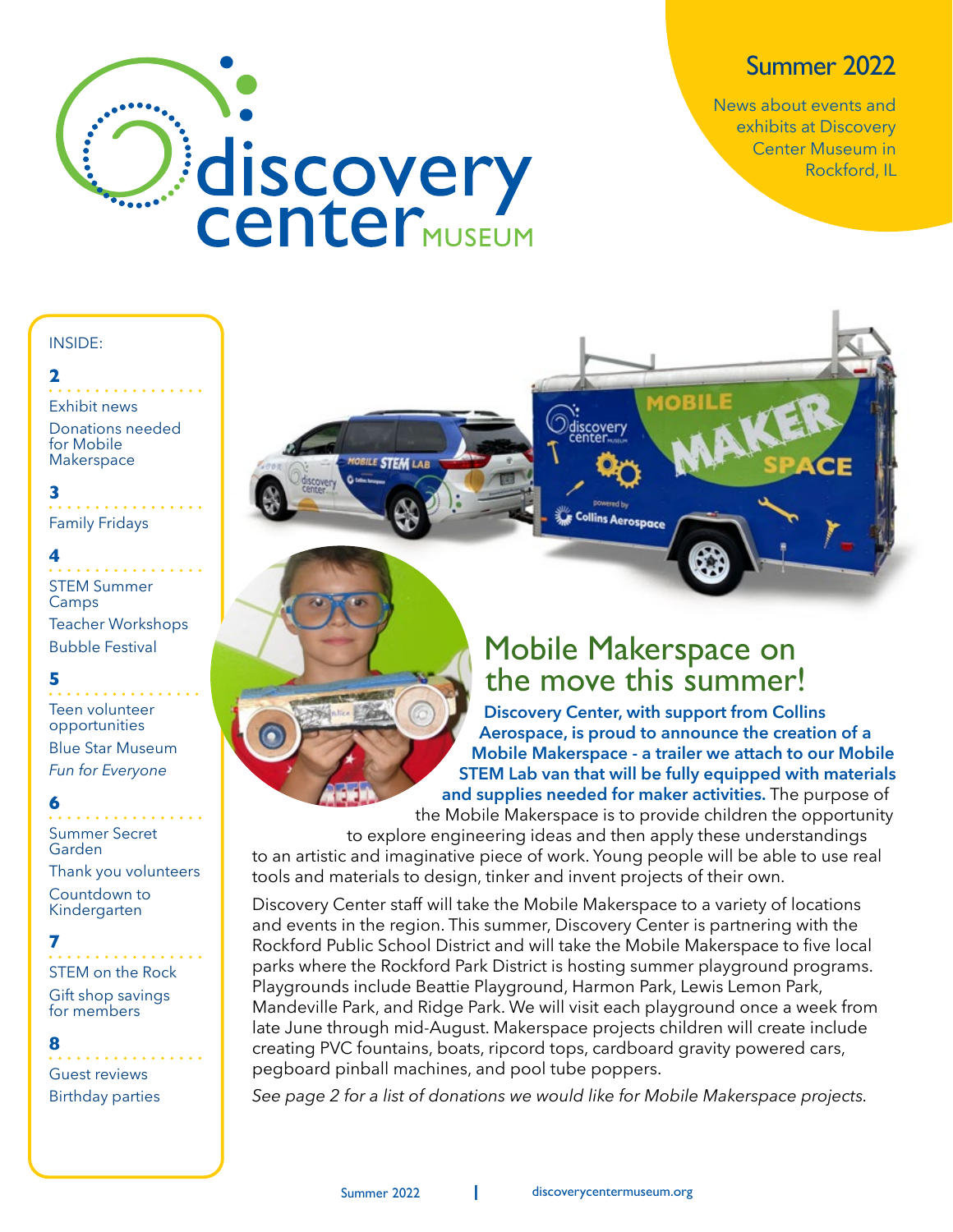### Exhibit news

As you explore Discovery Center, you will see lots of changes with more to come! Coming up this summer:

- **• New** fun matching activity in Discovery Park
- **• New** nutrition and genetics exhibits in the Body Shop
- **• New** exhibit on our first floor that features a fun way to learn about the viscosity of liquids
- **• New** light floor in our Body Shop

#### *… and coming this fall:*

**• New** permanent Makerspace in the museum!

## Donations for Mobile Makerspace needed

In order to have a wide variety of materials for large numbers of children, Discovery Center is asking for donations of:

- **•** Used, small plastic toys: action figures, dolls, cars, trucks (no electronics, large toys, metal toys)
- **•** Wood- soft pine, not treated (no treated lumber plywood or hardwood)
- **•** Buttons
- **•** Thread or wire spools
- **•** Dice
- **•** Game pieces
- **•** Prescription drug containers (clean, labels removed)
- **•** Screw-on beverage caps (no bottles, just caps)
- **•** Film canisters
- **•** Bearings

Donations can be dropped off at our admission desk Tuesday – Sunday from 9:30 am - 4:30 pm. Thank you!

## Discovery Town exhibit extended!

Due to popular demand, Discovery Town will remain **open through June 19!** *The exhibit is sponsored by Smith Charitable Foundation and JL Clark.*





Lemonade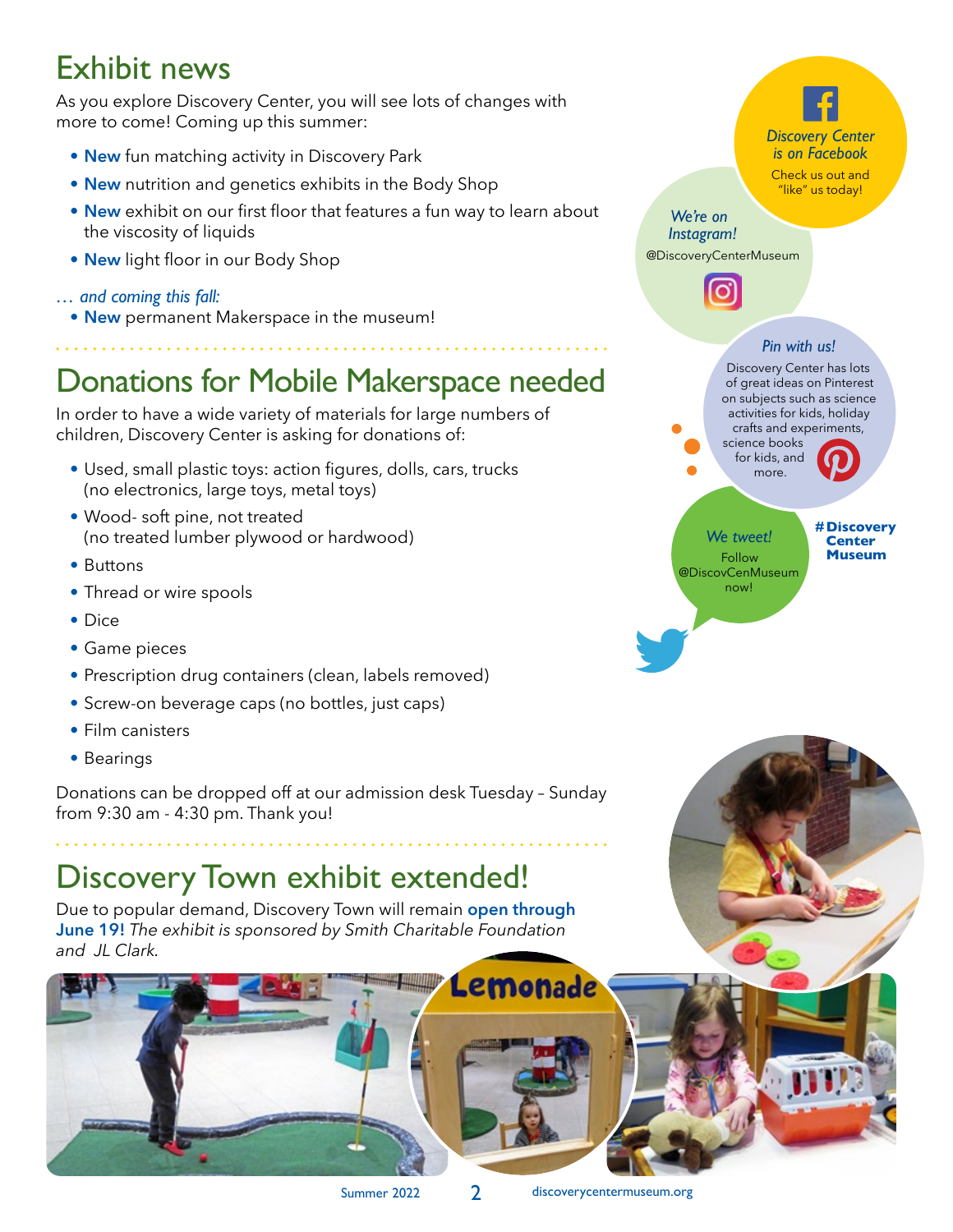## Family Fridays

All events included with museum admission: \$10/Public; free to Members and all children ages one and younger.



#### Friday, June 17 EIEIO

*10:00 am to 3:00 pm*

Here a moo, there a moo, everywhere a moo moo. Meet some live animal friends as you explore the sights, sounds, and feel of barnyard life. Create an animal hat, construct a corn husk doll, play barnyard bingo, try your hand at critter crafts and enjoy some furry and feathered babies during this barnyard bonanza of fun!



#### Friday, June 24 Pixel Playground *10:00 am to 3:00 pm*

Angry Birds, Pokémon, Minecraft, and more! Use everyday materials to examine the science, math, and engineering that form the scaffolds of your favorite games. Catapults, pinball, tetris blocks, pixel drawing, Pokémon scavenger hunt and more will make for a great gaming adventure! Come in your favorite game attire and catch all the fun.



#### Friday, July 1 Kaboom *10:00 am to 3:00 pm*

Strut your stars and stripes as science and art join hands for this patriotic celebration. Witness explosions, send stomp rockets soaring, construct light and sound creations, and create a red, white, and blue masterpiece.



#### Friday, July 8 Superheroes Unite *10:00 am to 3:00 pm*

Put on your cape and tune up your spidey senses for this day of "super" fun! Ignite your super powers for incredible feats and amazing heroics. Outwit evil, capture crooks, explore x-ray vision, dodge dangers, and more. Come in costume… your super identity is safe with us!



#### Friday, July 15 Jim Gill

*Show times: 10:00am and 1:00pm* Sing, dance, and sneeze along during a lively performance by this nationally known singer / musician and his accordion playing friend!



 $\begin{array}{cccccccccccccc} \bullet & \bullet & \bullet & \bullet & \bullet & \bullet & \bullet & \bullet \end{array}$ 







#### Friday, July 22 Fairy Tale Friday *10:00 am to 3:00 pm*

Grab your tiara, polish your shield and rev up your imagination. Come in costume as your favorite princess, knight, villian or mythical creature. Design a castle, invent ogre ears, and construct a royal crest. Build a house for the three little pigs, climb a beanstalk, and make Humpty Dumpty fall. Check out some fairy tales found in the night sky in a special planetarium show!

#### Friday, July 29 Winter in July *10:00 am to 3:00 pm*

Come in out of the heat for some frosty fun! Chill out with dry ice experiments, participate in bone-chilling liquid nitrogen shows, challenge yourself against the treachery of brain-freeze, create cool art, and more!

#### Friday, August 5 Splatter Art

*10:00 am to 3:00 pm* What fun you'll have with drips and drops on this day where art takes center stage! Create masterpieces in unusual ways using fly swatters, paperclips, magnets, shaving cream and more!

#### Friday, August 12 Construct and Create

*10:00 am to 3:00 pm*

We've got the materials…you bring the imagination. Choose from cardboard, recycled materials, Lego blocks, and Imagination Playground blocks to create and construct.





Summer 2022 3 3 discoverycentermuseum.org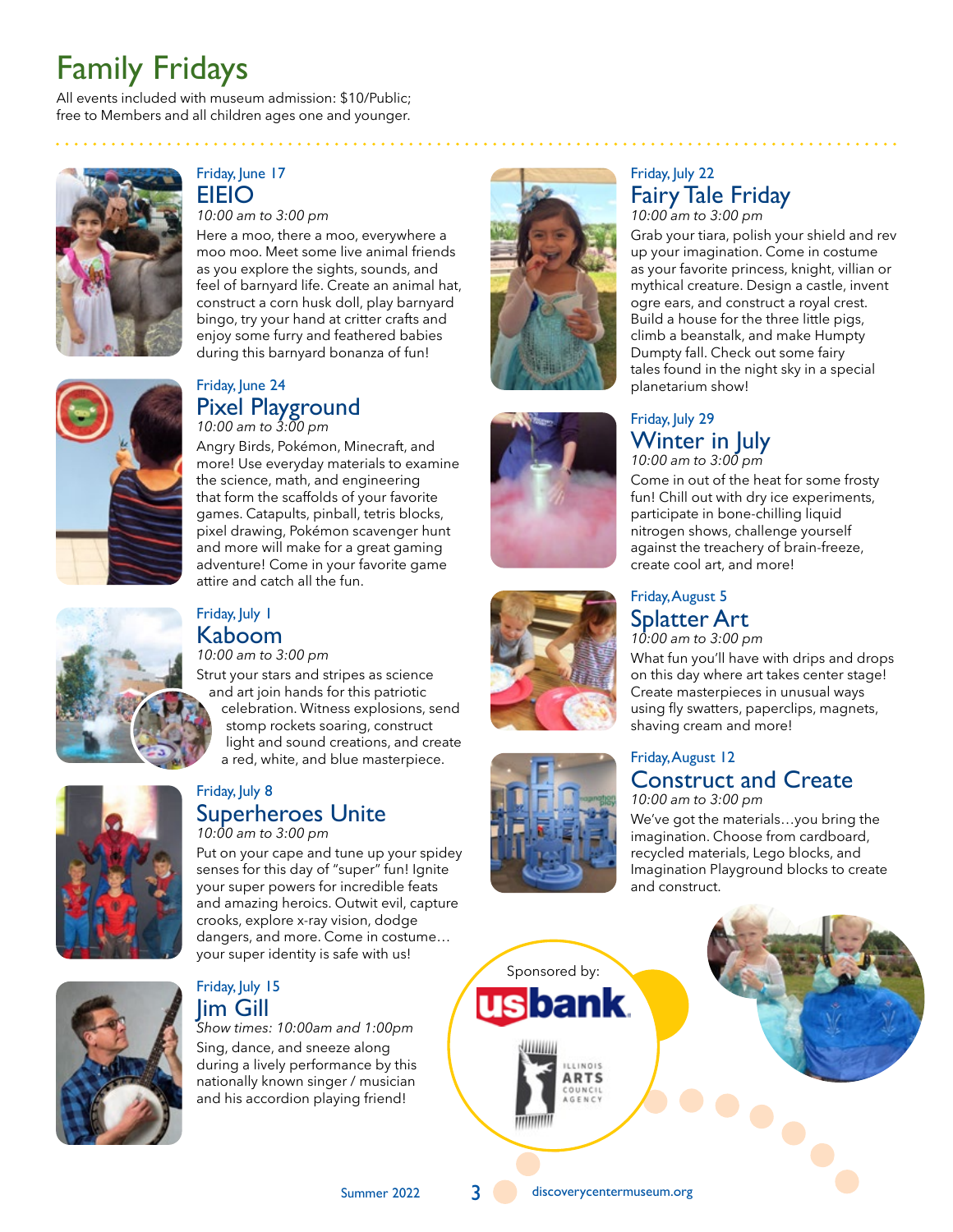

#### *Register*

**Online: DiscoveryCenterMuseum.org Call:** 815-963-6769 **Visit our office:** Monday-Friday, 8 am–3:30 pm. *Registration CLOSES 3 pm Monday the week before camp.* 

## STEM Summer Camps *ages 7-12*

Our summer camps are nearly sold out, but we DO have openings in the following camps:

#### July 11–15; 9:00am–12:00pm **AM** Environment Investigators

Attention all earth investigators, we've got a job for you! Take a look at how our world works. See the importance of the energy cycle and our role in it. Create a mudslide to see the effects of erosion and how it affects humans and the environment around us. Discover invasive species that we can find in our own backyards and how they affect our ecosystem.

#### July 11–15; 1:00pm–4:00pm **PM Boom Shake** Whoosh

Lightning, tornados, and earthquakes, oh my! Natural disasters can be scary stuff, so let's learn some science and safety behind



them. Learn how meteorologists use weather patterns to predict big storms like hurricanes. Learn how engineers design buildings that can withstand earthquakes.

## Teacher Workshops

**Attention all Teachers!** Would you like to earn professional development credits while having fun, plus receive materials to share with your students? If so, Discovery Center's Summer Teacher Workshops are for you! Workshop attendees earn

12 PDCs or one hour of graduate credit through St. Francis University. Cost is just \$25 per teacher per class! The workshops are funded by NASA through the Illinois Space Grant Consortium. **Get hands-on lessons and build up your STEM curriculum with workshops including:**

\*Register for graduate credit at **stfrancis.edu/real/ experiential**, click on the Boone-Winnebago ROE summer courses. *You will also need to register with Discovery Center.*

#### June 14–16; 9:00 am–1:30 pm STEM in the Classroom

Join us for three days of hands-on STEM projects that you can bring back to your classroom. Get the materials, knowledge, and confidence you need to bring hands-on STEM learning to your students!

*Grade Level: K-8; NGSS standards: ETS1, PS2, PS2.B, PS3, ETS1.A, and ETS1.B*

#### June 28–30; 9:00 am–1:30 pm Earth Science

Investigate the many wonders of planet Earth using hands-on methods and activities. We will create water cycles in a bag, build and eat gummy fossils, create 3-D landforms, and test and identify rocks and minerals. *Grade Level: K-8; NGSS standards: ESS2.A, ESS3.2, ETS1.B, ESS3.D, and ESS3.B*

#### July 12–14; 9:00 am–1:30 pm **Environmental** Science 1: Plants, Animals, & Ecosystems

Explore the exciting topic of ecology and how living organisms relate to their physical environment. We'll supply materials for you to repeat the activities with your class! *Grade Level: K-8; NGSS standards: LS1, LS2, LS3, and LS4*

July 26 - 28; 9:00 am to 1:30 pm Environmental Science 2: Climate & Natural **Disasters** Examine how humans impact the

earth by exploring various topics such as pollution, global warming, climate vs. weather, and natural disasters.

*Grade Level: K-8; NGSS standards: PS3, LS1, LS2, ESS2, ESS3.B and ESS3.D*

### Bubble Festival slated for September 10



#### **Save the date for this Discovery Center tradition!**

Bubble-celebrity Ben Jimenez will combine art, science and a touch of magic in his live performances on Saturday, September 10. Enjoy Ben's 30-minute show and afterward pop outside to the Bubble-Palooza Playground (weather permitting) to devise your own brilliant bubbly tricks as you test your soapy skills with bubble art, math, and science activities for the whole family! **Show times: 10:00 am, 11:00 am, 1:00 pm, 2:00 pm**. Shows at 10:00 and 11:00 am are geared toward preschoolers, while the afternoon shows incorporate more science into the content, but are still fun for all ages! *Stay tuned for information on tickets later this summer on our website and social media channels.*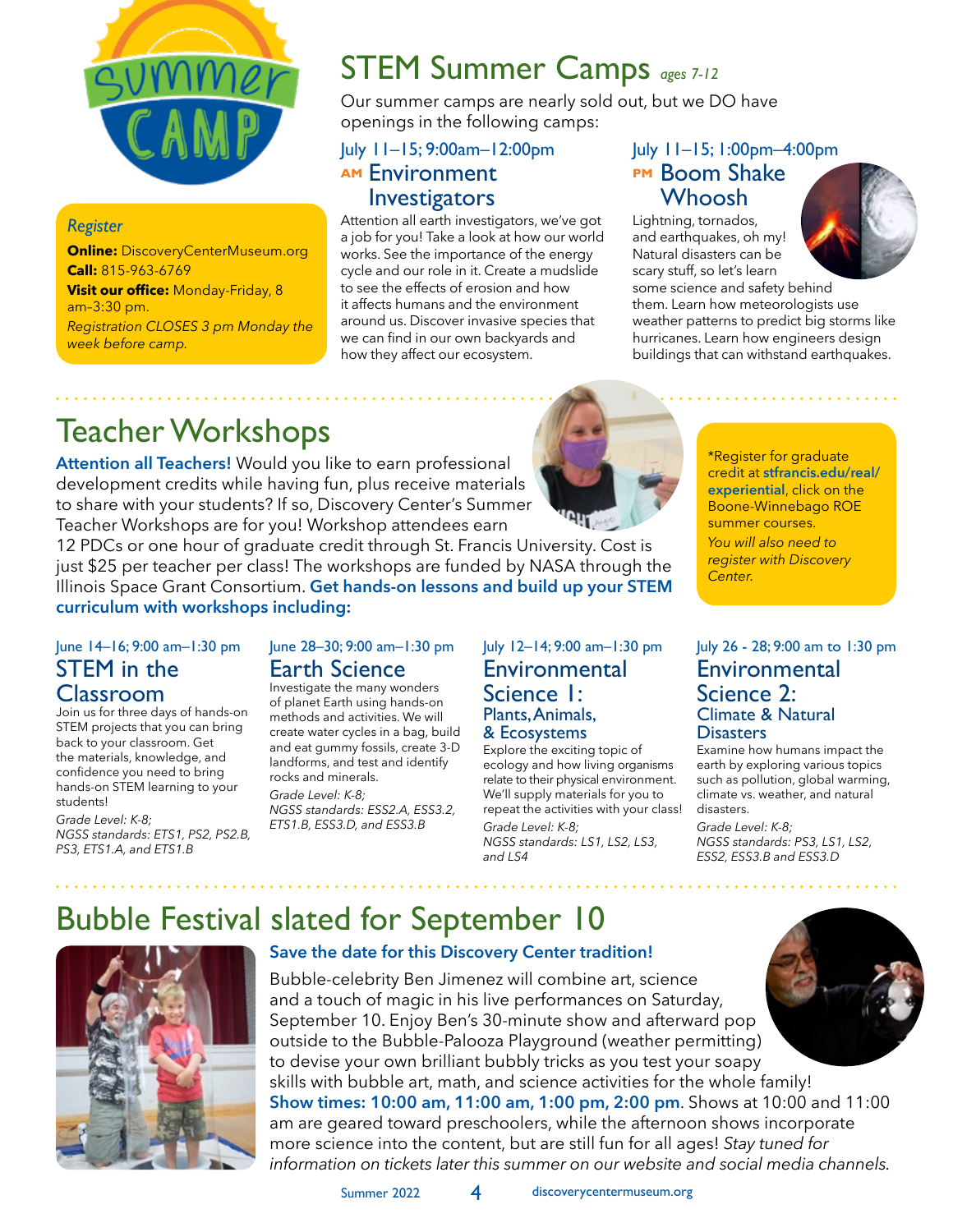### Summer volunteer opportunities for teens

Are you 13 to 17 years old and looking for something fun to do over the summer months? Do you need service hours for school, scouts or clubs? Do you like working with children and want to give back to your community? If you answered yes to any of these questions, then consider becoming a Y.E.S. (Youth Experiencing Science) volunteer! Here are just a few things volunteers do at the museum:

- **•** Help families create art projects in the Art Studio
- **•** Run a station at a special event
- **•** Play with children in the museum
- **•** Assist with cleaning
- **•** Attend off-site programs (e.g. Rockford City Market)

To learn more, go to our website and fill out a volunteer application today!

## Blue Star Museum participation

Discovery Center is proud to participate once again with the Blue Star Museums program. Discovery Center, in addition to more than 2,000 museums across America, is offering **free admission** to active duty military personnel including National Guard and Reserve and their families this summer now through September 5. Blue Star Museums is collaboration with the National Endowment for the Arts, Blue Star Families, and the Department of Defense.

The free admission program is available to any bearer of a Geneva Convention common access card (CAC), a DD Form 1173 ID card (dependent ID), or a DD Form 1173-1 ID card and up to five family members.

## Fun for Everyone

*Fun for Everyone* is a fantastic opportunity for children with developmental differences and their immediate families to get Discovery Center all to themselves **FREE of charge!** These special sessions include expanded museum exploration time as well as hands-on science fun.

Our next *Fun for Everyone* is slated for **Monday, June 13 from 10:00 am -12:00 pm**. Reservations required. To register and be added to the *Fun for Everyone* email list, email amandago@discoverycentermuseum.org

*Fun for Everyone* events made possible thanks to support from:







Summer 2022 5 discoverycentermuseum.org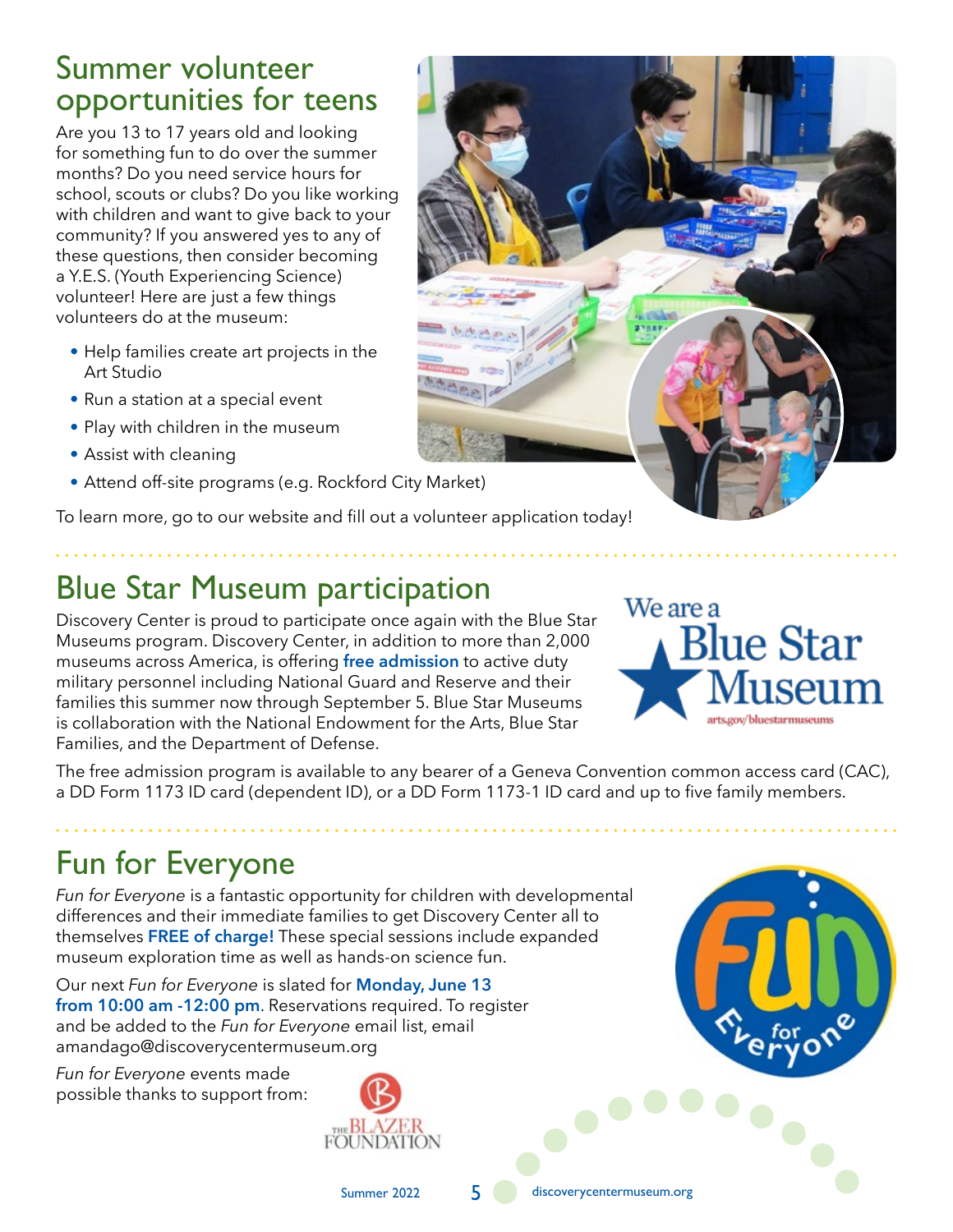### Secret Garden Summer Activities

Join us in the Secret Garden each Thursday at 10:30 am for stories, songs and art activities.



June 16 Music & Fun with *Fred & Friends*

June 23 Author Barb Kohl reads "The Mystery of Hattie's Lost Tooth"

June 30 Red, White, & Blue

July 7 Music & Fun with *Fred & Friends*

July 14 Blast Off

July 21 Monkeying Around

July 28 Author Barb Kohl reads "Hattie's New Friend"

August 4 Music & Fun with *Fred & Friends*

August 11 Under the Sea

## Thank you volunteers

This spring Discovery Center received an infusion of energy thanks to volunteers from several local organizations including Associated Bank, Lutheran High School and Thermo Fisher Scientific.

If you, your child, your company or your school would like to volunteer, contact Volunteer Coordinator Amanda Gray-Orlando at AmandaGO@discoverycentermuseum.org for more information.



### Volunteer luncheon

Discovery Center is fortunate to have a group of dedicated retired individuals who assist with museum exhibit maintenance, repairs and creation. One volunteer has been helping Discovery Center for 23 years! We are extremely thankful for



these individuals. If you are interested in joining this terrific group, contact Exhibits Director Bruce Quast at BruceQ@discoverycentermuseum.org.

### Save the date for *Countdown to Kindergarten*!

#### August 19; 4:30-7:30 pm

Is your child getting ready for preschool or kindergarten? Join us at Discovery Center on August 19 for school readiness fun at *Countdown to Kindergarten*! Children can practice ABC's, use scissors to make art, and play games to get ready for school.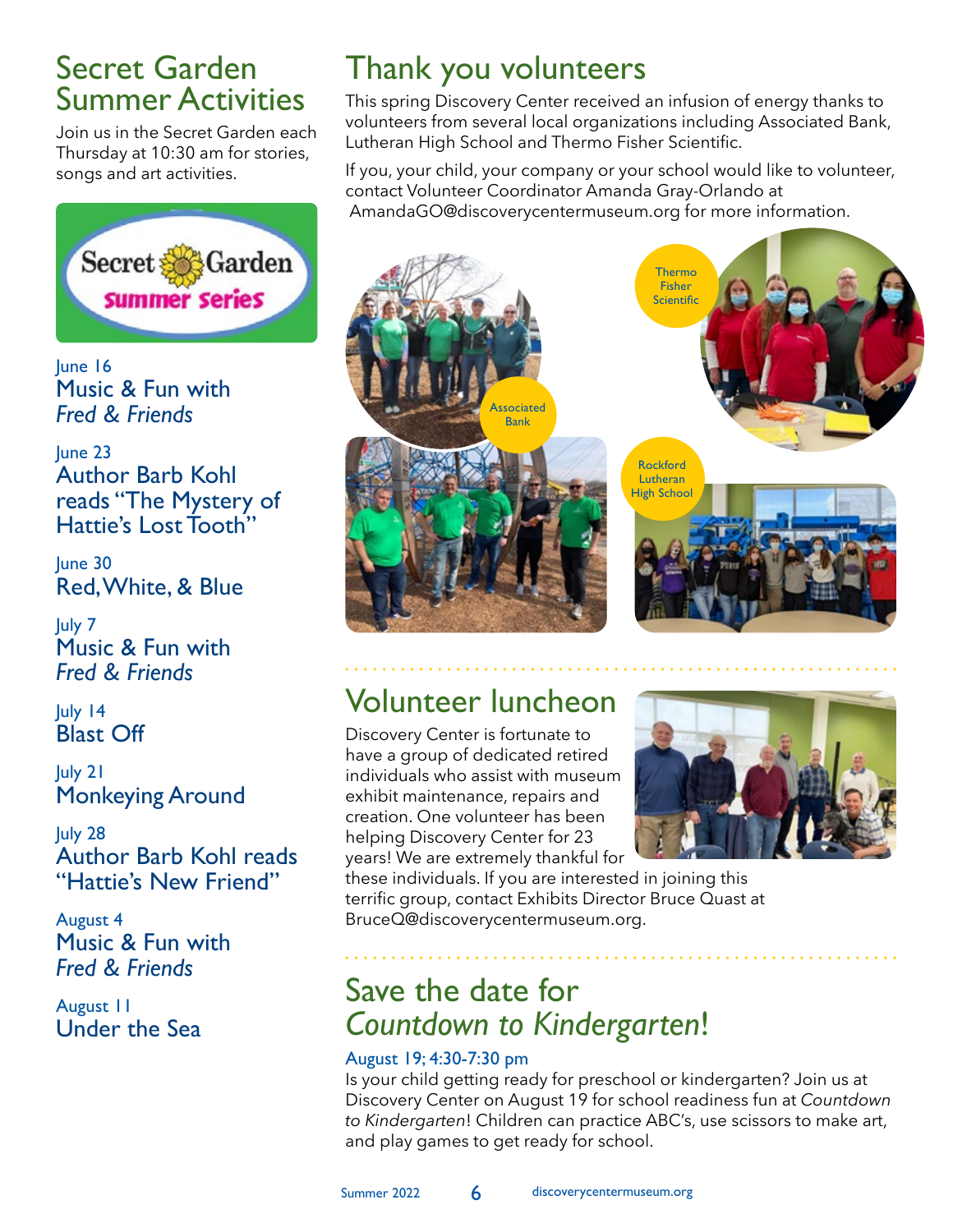### STEM on the Rock program a success



Discovery Center is always looking for ways to connect with children, whether onsite at our museum or through outreach programs. STEM on the Rock is a program to bring STEM programming and informal mentoring to youth in Rockford. The program targets middle school students who might not have access to STEM resources or mentors to make science and engineering relatable and viewed as a viable career option.

This past school year we partnered with YMCA Teen Reach program and the Teen REACH Youth program at Booker Washington Center. We traveled to both sites biweekly and provided science and engineering activities for youth in their programs. The majority of these activities were projects that students took home and

shared with their families and friends. We look forward to returning in the fall with new science challenges!

### Members save 10% in the gift shop



When visiting the museum, don't forget to stop in our gift shop… *Discoveries To Go*! We have hundreds of unique kid-friendly items such as STEM and STEAM kits, science experiments you can try at home, plush animals and many other science-related items. Members receive 10% off any gift shop purchase! The gift shop is open Tuesday-Sunday from 9:30 am to 4:30 pm.

#### INFORMATION:

#### **Summer Hours**

**Tuesday–Sunday:**  9:30 am–4:30 pm *Online tickets available. Walk-ins are welcome.* 

#### **Admission**

| <b>Adult/Child:</b>        | \$10 |
|----------------------------|------|
| Children age 1 and         |      |
| younger and Members: FREE! |      |

#### **Contact Us**

|  |  | <b>Phone:</b> |  |  |  | $(815)$ 963-6769 |  |  |  |  |  |  |
|--|--|---------------|--|--|--|------------------|--|--|--|--|--|--|
|  |  |               |  |  |  |                  |  |  |  |  |  |  |

#### **Website:**

discoverycentermuseum.org

#### **Our Mission**

Create opportunities for playful learning and discovery through hands-on experiences in the sciences and arts.

#### **Membership**

| <b>CLIMB SuperPass:</b>                                | \$190/year |  |  |  |  |
|--------------------------------------------------------|------------|--|--|--|--|
| <b>Family SuperPass:</b>                               | \$135/year |  |  |  |  |
| <b>Family Membership:</b><br>\$100/year; \$190/2 years |            |  |  |  |  |
| <b>Grandparent Membership:</b>                         |            |  |  |  |  |

\$100/year; \$190/2 years

**Caregiver Membership:**

\$30/year

#### **Group Rates**

Discounted group rates are available for tours, classes, museum rentals, and birthday parties. Reservations required.

#### **Staff**

|                  | <b>Executive Director</b>                                   |
|------------------|-------------------------------------------------------------|
|                  | Tori Davidson Education Specialist                          |
|                  |                                                             |
|                  | Lee Ann GillEducation Specialist/Scout Coordinator          |
|                  | Amanda Gray-OrlandoVolunteer & Special Projects Coordinator |
|                  | Kyler HartjeExhibits Technician/Planetarium Technician      |
|                  | Michele Larson Gift Shop Manager/Birthday Party Coordinator |
|                  | Renee Linstead Administrative Assistant                     |
|                  |                                                             |
|                  |                                                             |
|                  |                                                             |
|                  |                                                             |
|                  |                                                             |
|                  | Andrea Vesecky Early Childhood Educator                     |
| Ann Marie Walker | <b>Marketing Director</b>                                   |
|                  | Jessica Williams Education Specialist                       |

#### **COVID Policies**

Masks are encouraged but not required. **We respect and ask others to respect the choice of guests who choose to continue wearing a mask.**